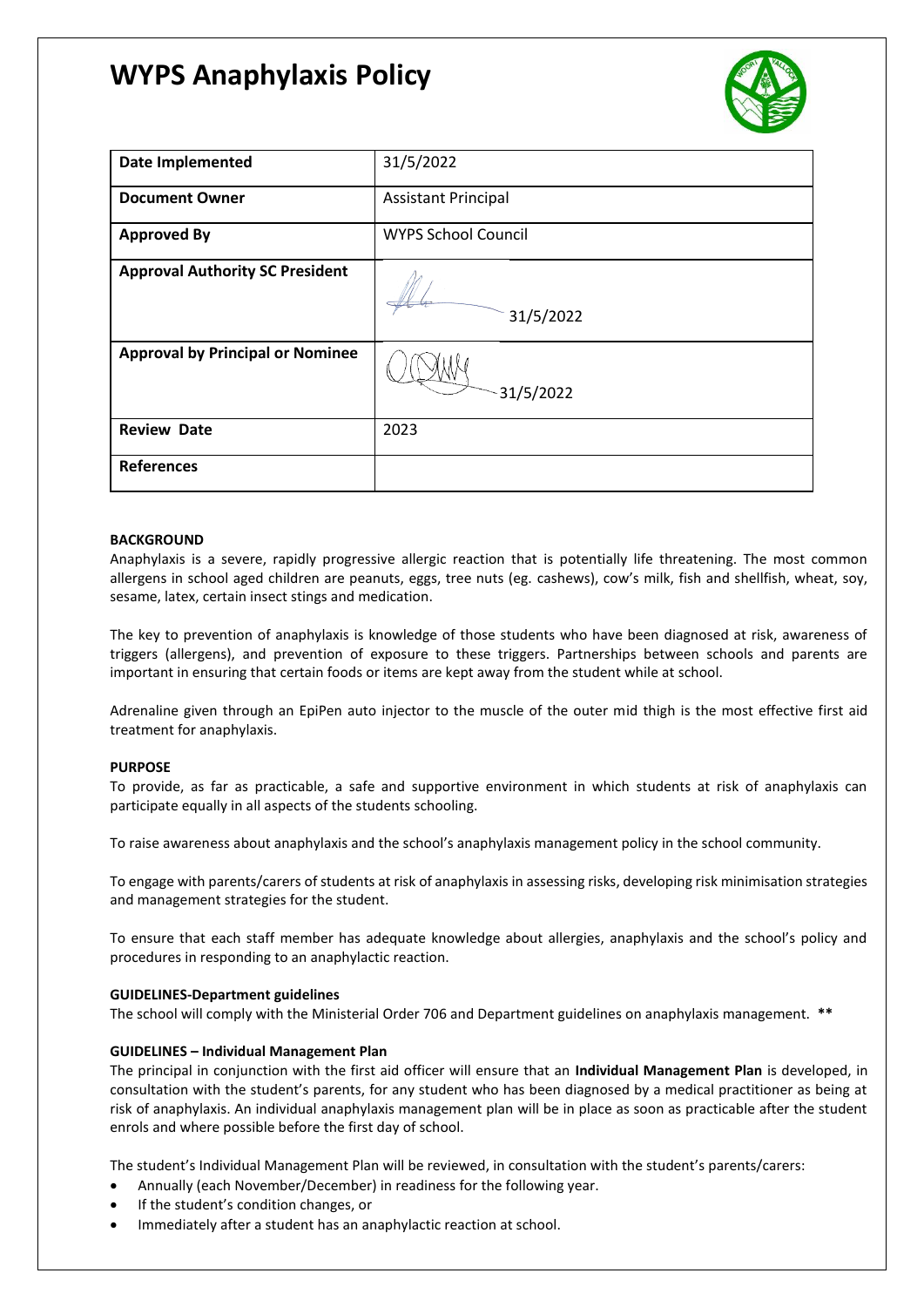In the event of anaphylactic reaction, the school's first aid and emergency response procedures and the student's individual anaphylaxis management plan must be followed. \*\*

An individual anaphylaxis management plan has two components.

**1. Anaphylaxis Management Student Information** – personal information & strategies proforma which sets out the following:

• Information about the diagnosis, including the type of allergy or allergies the student has (based on a diagnosis from a medical practitioner)

• Strategies to minimise the risk of exposure to allergens while the student is under the care or supervision of school staff, for in-school and out of school settings, including camps and excursions

- The name of the person/s responsible for implementing the strategies
- Information on where the student's medication will be stored
- The student's emergency contact details.

**2. Anaphylaxis Action Plan** – sets out emergency procedures to be taken in the event of an allergic reaction . The action plan used by the school is that provided by the Australasian Society of Clinical Immunology and Allergy (ASCIA).

The Anaphylaxis Action Plan sets out the following:

- Emergency procedures to be taken in the event of an allergic reaction
- Is signed by the medical practitioner who was treating the child on the date the practitioner signs the emergency procedures plan
- Includes an up to date photograph of the student

It is the responsibility of the parent/carer to:

- Support the school in the development of the Individual Management Plan, in particular the Anaphylaxis Action Plan.
- Inform the school if their child's medical condition changes, and if relevant provide an updated Anaphylaxis Action Plan.

### **GUIDELINES – Communication Plan**

The principal in conjunction with the first aid officer will be responsible for ensuring that a communication plan is developed to provide information to all staff, students and parents about anaphylaxis and the school's anaphylaxis management policy.

The '**Anaphylaxis Emergency Procedure Plan'** details the procedure for responding to an anaphylactic reaction by a student in a classroom, in the school yard, on school excursions, on school camps and special event days.

Volunteers and casual relief staff of students at risk of anaphylaxis will be informed of the needs of these students and their role in responding to an anaphylactic reaction by a student in their care. Specific student related information will be provided to CRTs on arrival at the school each period of employment. This includes a copy of the Anaphylaxis Action Plan for each child in the grade that the CRT is working with*.*

### **GUIDELINES – Staff Training**

Teachers and other school staff who conduct classes which students at risk of anaphylaxis attend, or give instruction to students at risk of anaphylaxis must have up to date training in an anaphylaxis management training course.

At Woori Yallock PS this training will involve all teachers, support staff, and administration staff. The Out of School Hours Care staff will be trained in addition to this. All staff will be updated every three years in the anaphylaxis management training course. Every 12 months, staff to complete anaphylaxis online training, them be verified by trained anaphylaxis trainers.

All staff will be briefed each semester by a staff member who has up to date anaphylaxis management training on:

- The school's anaphylaxis management policy
- The causes, symptoms and treatment for anaphylaxis
- The identities of students diagnosed at risk of anaphylaxis and where their medication is located
- How to use an EpiPen auto adrenaline injecting device
- The school's first aid and emergency procedure plan

### **GUIDELINES – School Documentation**

Woori Yallock Primary School will develop the following documentation to support its anaphylaxis management plan: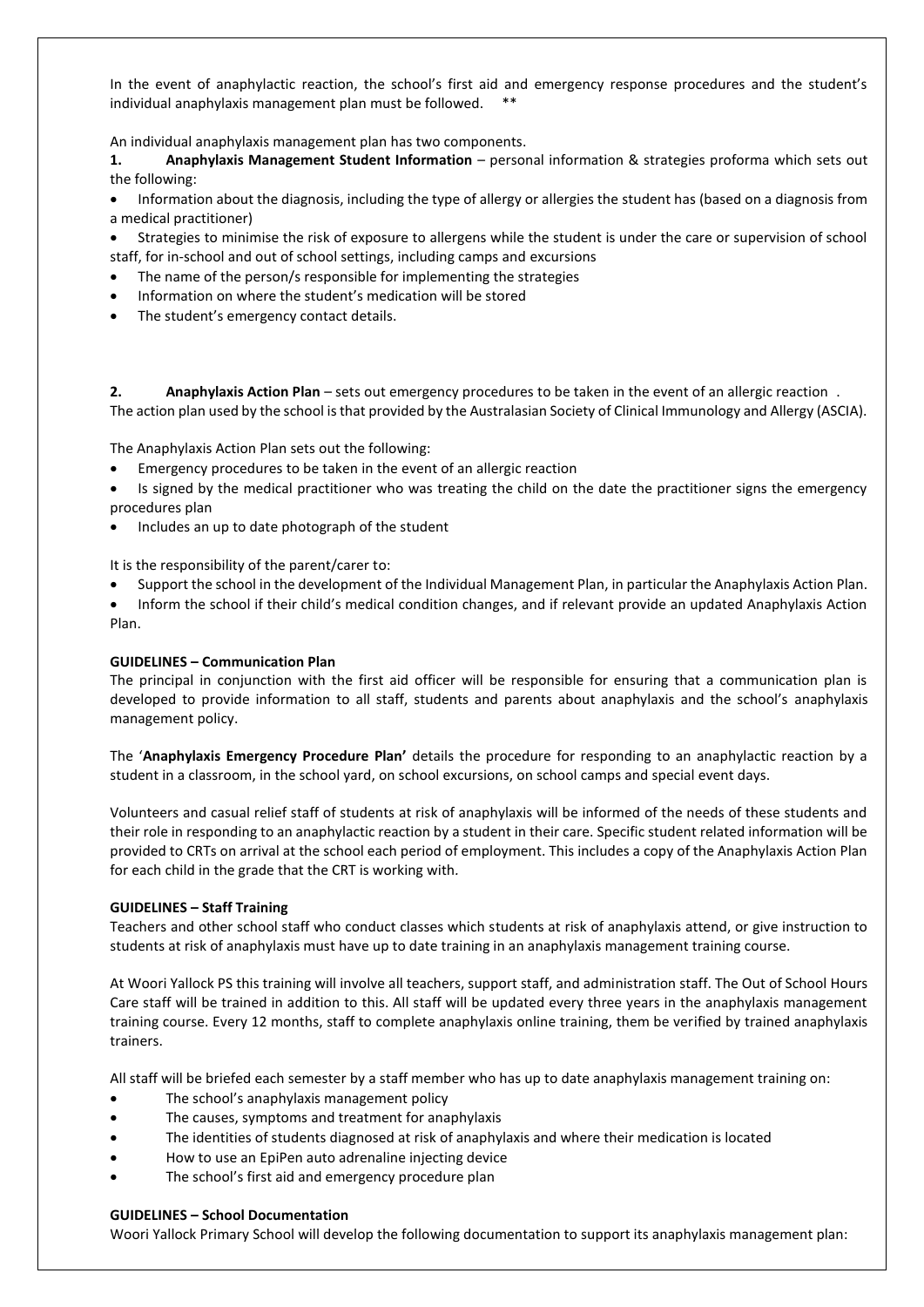• Anaphylaxis management student information proforma

o This document is completed by parents/carers in conjunction with the first aid officer and kept in the first aid room.

- Anaphylaxis action plan ASCIA approved
- o This action plan is completed by parents/carers and is kept in the first aid room.

o Copies of these action plans are provided to all teachers and staff and are kept in the first aid room, on display in the staff room and in the tub containing the epipens.

- $\circ$  A copy of the action plan is provided to the CRT at the commencement of their teaching allocation
- Anaphylaxis emergency procedure plan

o This document is provided to all teachers and staff and is displayed in the first aid room, general office and OSHC.

• How to administer an EpiPen

o This document is provided to all teachers and staff and is displayed in the first aid room, general office and OSHC.

## **PREVENTION STRATEGIES**

## **NUT/FOOD ALLERGIES:**

- Teachers of children at risk of anaphylaxis have current anaphylaxis training.
- Replacement teachers are made aware of children at risk of anaphylaxis and emergency procedures.
- Child's anaphylaxis management plan is easily located in classroom. Also in  $1<sup>st</sup>$  Aid room and Epipen tub.
- Children with allergies are instructed never to share food.
- Children in grade are told never to share food with each other and particularly allergic child.
- Children with allergies are made known to all class members.
- Children in class receive specific explanations regarding child's food allergy and consequences/actions to be taken if that food is ingested by the allergic child.
- Teacher supervises eating times.

• All food being used during cooking activities in class or in specialist Kitchen Garden Cooking sessions must be checked, labels read, to ensure they contain no nuts.

• In the event of class parties the child should only consume food at the party that has no chance of nuts/their food allergen being in food eg. food supplied by his/her parents, fruit or food whereby labels can be checked. A note is to be sent home regarding no food containing nuts to be brought to party.

School camps to be alerted prior to arrival. Class teacher to confirm with staff at camp that child's food is to be nut free. Camp staff to be made aware of child's identity.

- Epipen and child's anaphylaxis plan are to be taken to all school camps and on excursions/sports days.
- During camp or excursions child must be in the care of a teacher/aide who has current anaphylaxis training.

## **INSECT BITE ALLERGIES:**

- Teachers of children at risk of anaphylaxis have current anaphylaxis training.
- Replacement teachers are made aware of children at risk of anaphylaxis and emergency procedures.
- Child's anaphylaxis management plan is easily located in classroom. Also in 1<sup>st</sup> Aid room and Epipen tub.

• Children in class receive specific explanations regarding child's insect bite allergy and consequences/actions to be taken if the child is bitten.

• Encourage child to play in areas deemed low risk. Keep away from base of trees, gardens and grass areas covered in spring flowers.

- Bees, wasps or ants nests to be removed by professionals.
- Keep plants that are known to attract stinging insects to a minimum.
- Child to wear enclosed shoes, when outside, and bright coloured clothes are to be avoided.
- Keep open drinks covered as they can attract insects.

Be aware of insects near the drinking taps

## **ANAPHYLAXIS COMMUNICATION:**

## **STAFF**

• All staff have an Anaphylaxis folder in their classrooms. This contains students' action plans, with photo, Emergency Procedures Plan and instructions on Epipen use.